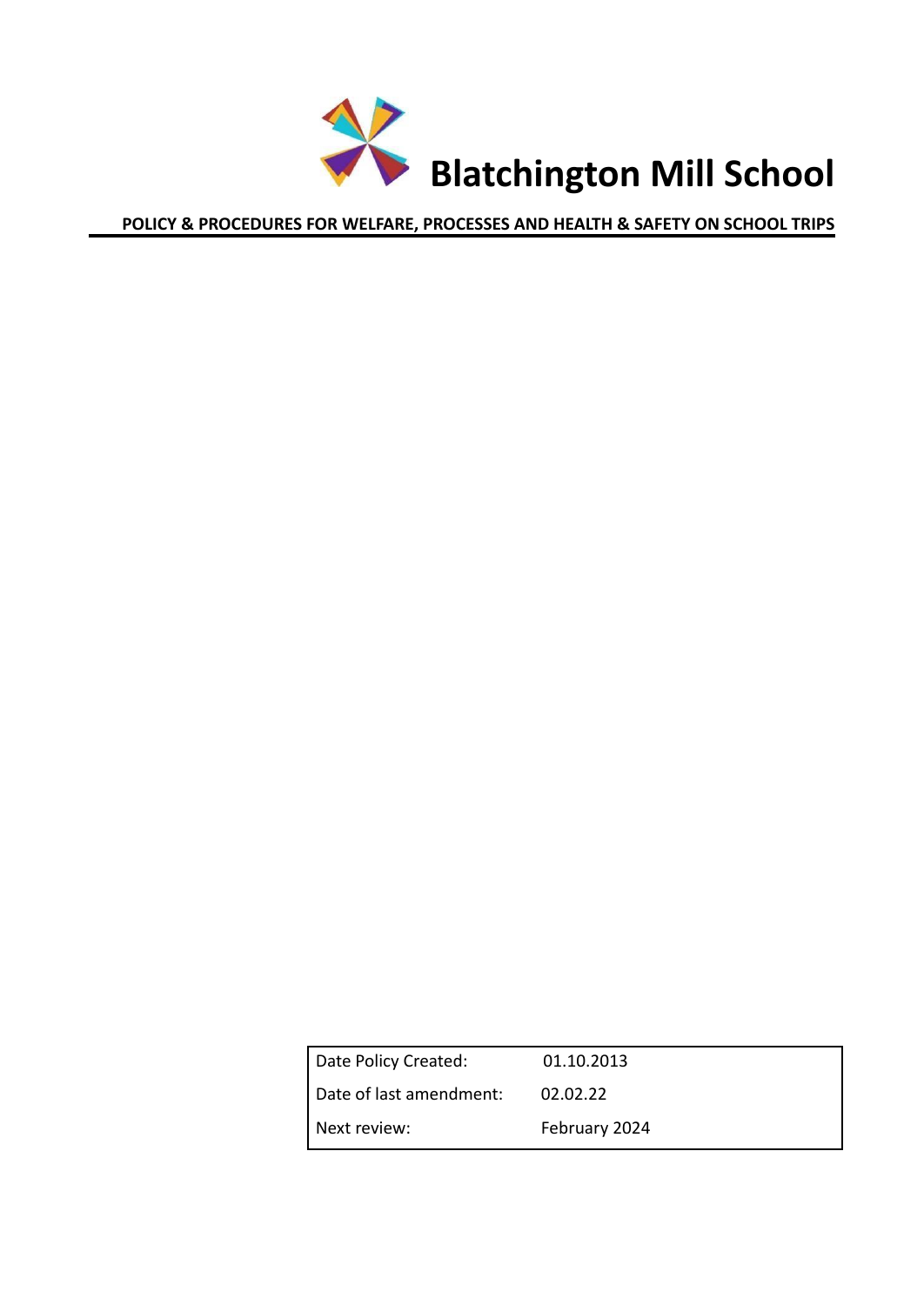

| <b>Contents</b>                                                   |                         |
|-------------------------------------------------------------------|-------------------------|
| POLICY FOR WELFARE, PROCESSES AND HEALTH & SAFETY ON SCHOOL TRIPS | 0                       |
| <b>OBJECTIVES</b>                                                 | 3                       |
| <b>EQUAL OPPORTUNITIES</b>                                        | 3                       |
| <b>INITIAL INFORMATION AND PRE-PLANNING</b>                       | 3                       |
| <b>MINIBUSES</b>                                                  | 3                       |
| <b>CONTINGENCY FUND</b>                                           | 4                       |
| <b>COSTINGS &amp; FINANCIAL ASSISTANCE</b>                        | 4                       |
| LETTER TO PARENTS/CARERS                                          | 4                       |
| DEPOSITS AND PAYMENT RETURNS (Residential Visits ONLY)            | 5                       |
| <b>STUDENTS OFF TRIPS (SOT) LIST</b>                              | $\overline{\mathbf{z}}$ |
| RISK ASSESSMENT/HEALTH & SAFETY                                   | $\overline{\mathbf{z}}$ |
| <b>FIRST AID</b>                                                  | 8                       |
| <b>SCHOOL MOBILE PHONES</b>                                       | 8                       |
| <b>STAFF ON TRIPS</b>                                             | 8                       |
| <b>INSURANCE</b>                                                  | 8                       |
| <b>PARENTS/CARERS' MEETINGS - Residentials ONLY</b>               | 9                       |
| <b>MEDICAL/CONSENT FORMS</b>                                      | 9                       |
| <b>KIT LISTS</b>                                                  | 10                      |
| <b>TWITTER</b>                                                    | 10                      |
| <b>CONTACT SYSTEMS (NON-EMERGENCY)</b>                            | 10                      |
| <b>EMERGENCY CONTACT SYSTEM/CONTINGENCY PLANS</b>                 | 10                      |
| <b>ADDITIONAL INFORMATION</b>                                     | 11                      |
| <b>BEHAVIOUR ON THE TRIP</b>                                      | 11                      |
| <b>STUDENTS SENT HOME</b>                                         | 11                      |
| <b>ACCOMMODATION</b>                                              | 12                      |
|                                                                   |                         |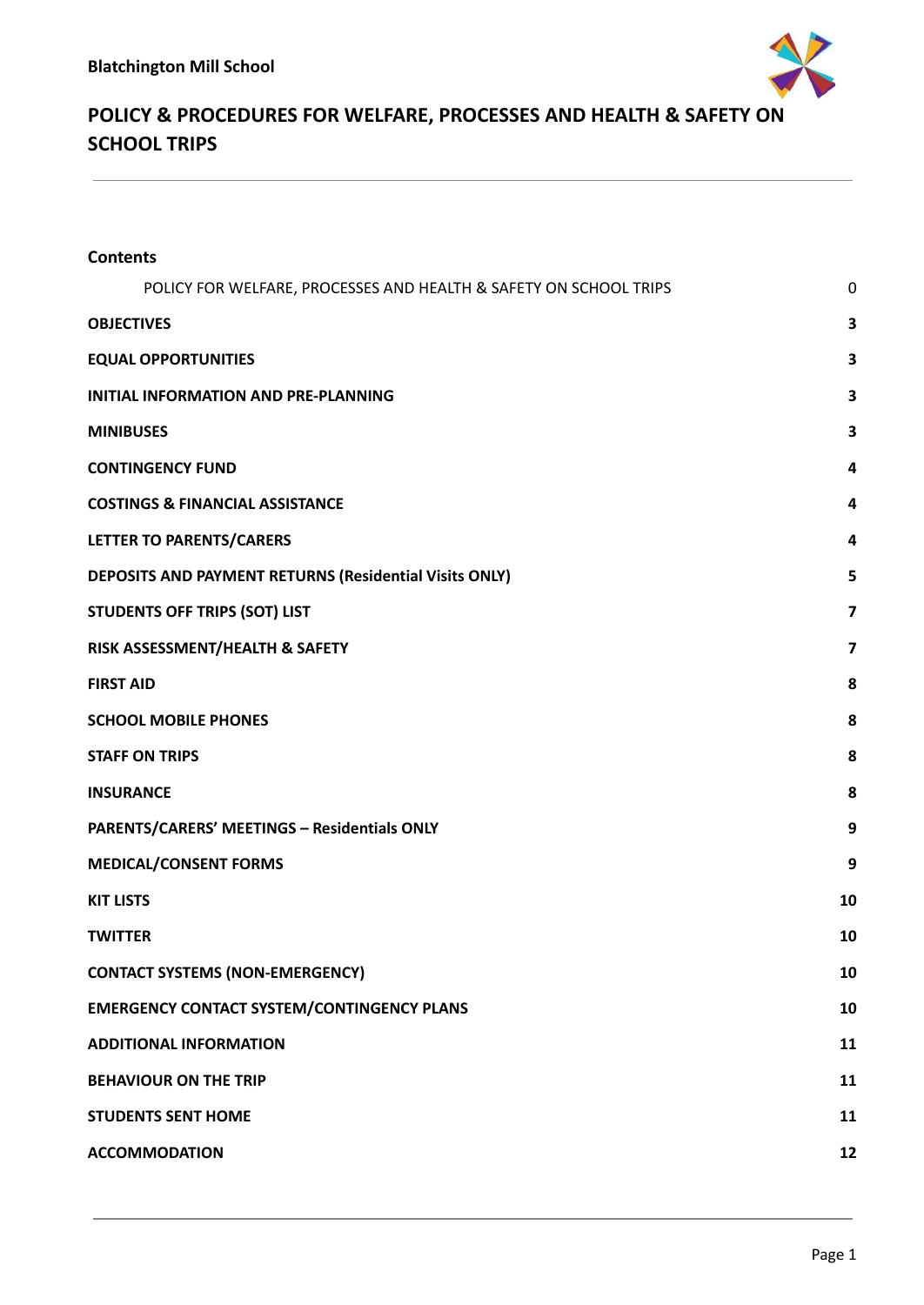

| SUPERVISION OF SWIMMING IN SWIMMING POOLS                  | 12 |
|------------------------------------------------------------|----|
| Supervision of Swimming in the Sea or other natural waters | 12 |
| <b>CANCELLATION OF TRIPS</b>                               | 12 |
| <b>BALANCE SHEET</b>                                       | 13 |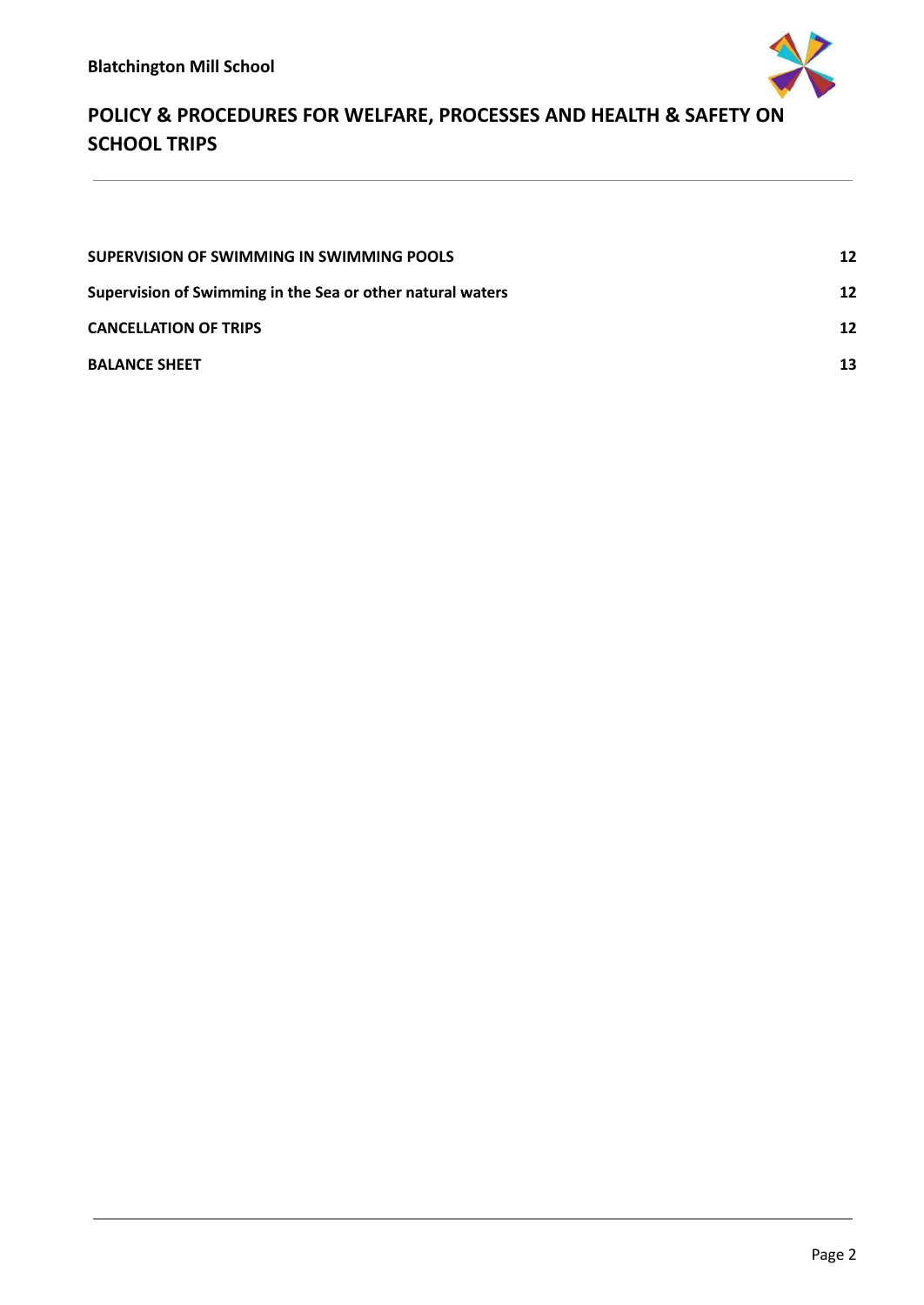

### <span id="page-3-0"></span>**OBJECTIVES**

The school places a high value on fieldwork, excursions, visits and organised holidays. Such trips are of enormous benefit. It is a central part of the ethos of the school to provide the opportunity for educational visits and school organised experiences beyond the school buildings.

Students' physical, emotional and moral safety is of paramount concern. The School accepts that trips, visits and outdoor activities cannot be completely without risk but it requires that those staff in charge take all reasonable precautions to protect the health, safety and welfare of students and staff, and minimise the risk of untoward or dangerous situations (in accordance with DCFS Guidance Health and Safety of students on Educational Visits)

### <span id="page-3-1"></span>**EQUAL OPPORTUNITIES**

Every effort will be made to ensure that school journeys, visits and activities are available and accessible to all for whom the trip is relevant; irrespective of sex, race, age, sexuality, gender identity, religion and disability.

Students with learning difficulties and disabilities, special educational and medical needs: Wherever it is feasible, Students with learning difficulties and disabilities should be included, whilst maintaining the safety of everyone in the group. Any problems/limitations should be considered at the planning stage and when carrying out the risk assessment. Special attention is made to supervision ratios. Each leader, for information, should hold details of the student/student's special needs. The group leader should discuss the visit with the SENCO and parents/carers of those children with special needs to ensure sufficient support is in place for each child and the teacher. When deciding if a trip is possible for a student with special needs their safety will be the immediate deciding factor. Beyond this will be an evaluation of the viability and cost. The intent with any trip is that students have a common experience.

### <span id="page-3-2"></span>**INITIAL INFORMATION AND PRE-PLANNING**

Wherever possible, trips should be included in the calendar at the beginning of the school year and should also be available on the school website, allowing parents and carers to plan which trips are likely to be best for their children, and to plan for any expensive trips which they may wish to commit themselves and their children to while at Blatchington Mill.

### <span id="page-3-3"></span>**MINIBUSES**

Trip organisers (this includes the Trip Leader and the Educational Visits Coordinator) are responsible for booking minibuses.

For all but short journeys (less than an hour), it is strongly recommended that there should be two drivers.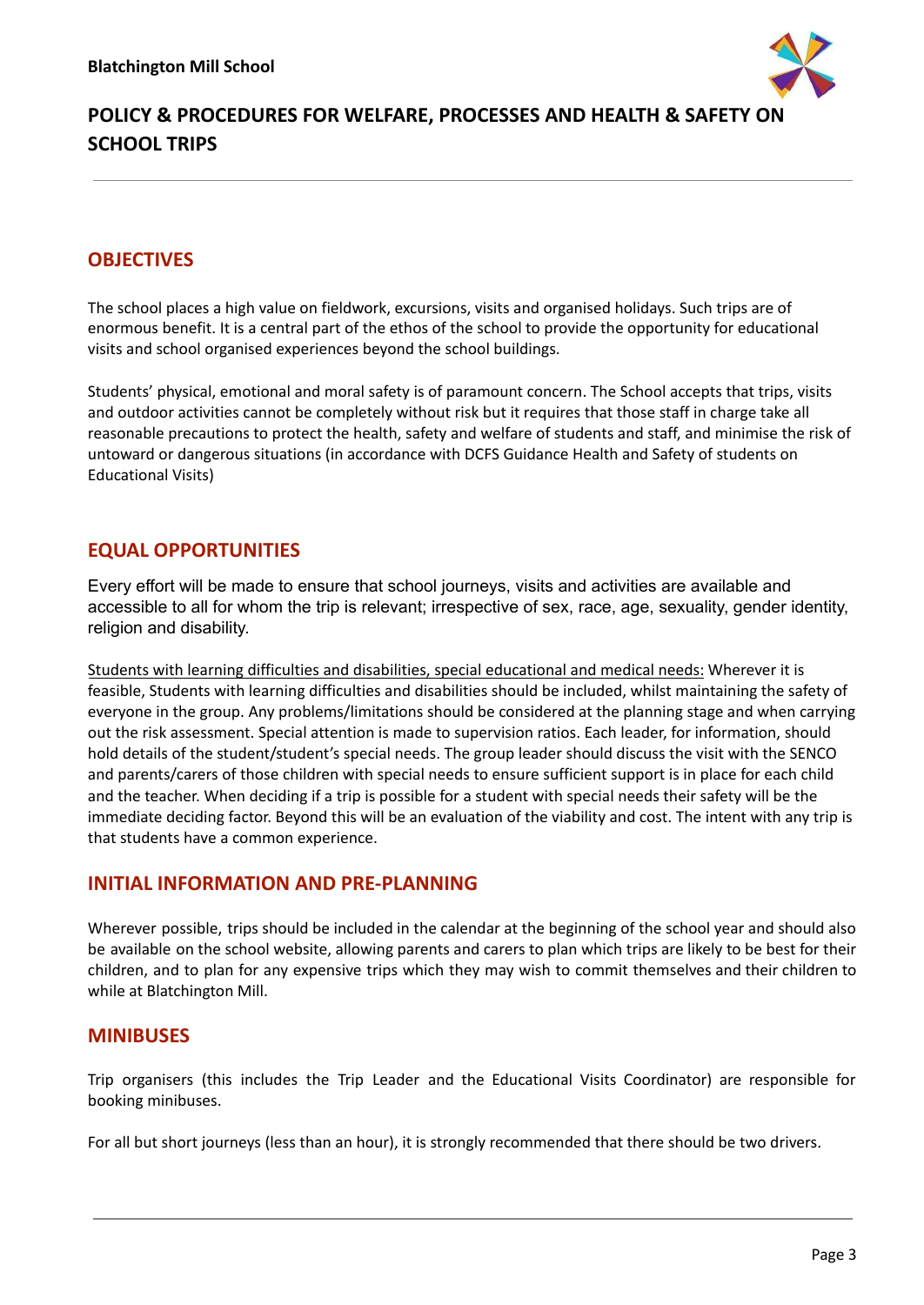

The driver should ensure:

- the vehicles are fit for use. Therefore, before departure basic checks on the vehicle ought to be carried out: lights, tyre pressures and wear, fluid levels (oil, brakes, radiator, and windscreen washer); wipers and horn.
- that all passengers have correctly adjusted and fastened their seatbelts.
- that all doors are properly closed before departure (but unlocked).
- loose items, bags etc, are safely stowed at floor level and not blocking exits.
- speed limits are adhered to at all times.
- that the bus is left in a clean and tidy state.
- any incidents/accidents/vehicle faults are reported to the appropriate person on returning to school.

### <span id="page-4-0"></span>**CONTINGENCY FUND**

A *small* contingency fund should be built into all school trips.

#### <span id="page-4-1"></span>**COSTINGS & FINANCIAL ASSISTANCE**

We add a 10% charge to cover insurance on residential trips and 5% charge for insurance on day trips.

All participants pay the deposit in full. Timescales can be discussed with families for whom this is difficult.

We do not charge Pupil Premium (PP) students for board and lodging on residential trips. For reference, see our Charging and [Remissions](https://www.blatchingtonmill.org.uk/assets/Uploads/BMS-charging-and-remissions-policy-Dec-16-FINAL.pdf) Policy.

Financial support is available for families of students who are eligible for free school meals, if a request for support is made and the student is not recorded as eligible then we will use the same criteria. Details of qualifying benefits are shown on the Brighton and Hove website B & H Free [School](https://www.brighton-hove.gov.uk/schools-and-learning/free-school-meals) Meals.

We will consider other applications for financial support on a case by case basis and will review recommendations from Pastoral Teams in the school.

For students who are Pupil Premium , which means those eligible for Free School Meals plus a number of others, the deposit must be paid and the cost of any trip will be reduced beyond this:

- For residential trips; the charge to the family will be 50% of the balance (after the deposit) of the remaining cost of the trip **or** the balance of the cost once the board and lodging expenses have been removed; whichever is the lower cost. This calculation will be completed by the EVC. Letters introducing trips will have the cost for non-PP students and PP students listed separately for clarity.
- For day trips, PP students will be charged 50% of the total trip cost. As with residential trips, this will be clearly identified in the letter to parents/carers.

There are also three further sources of possible financial assistance.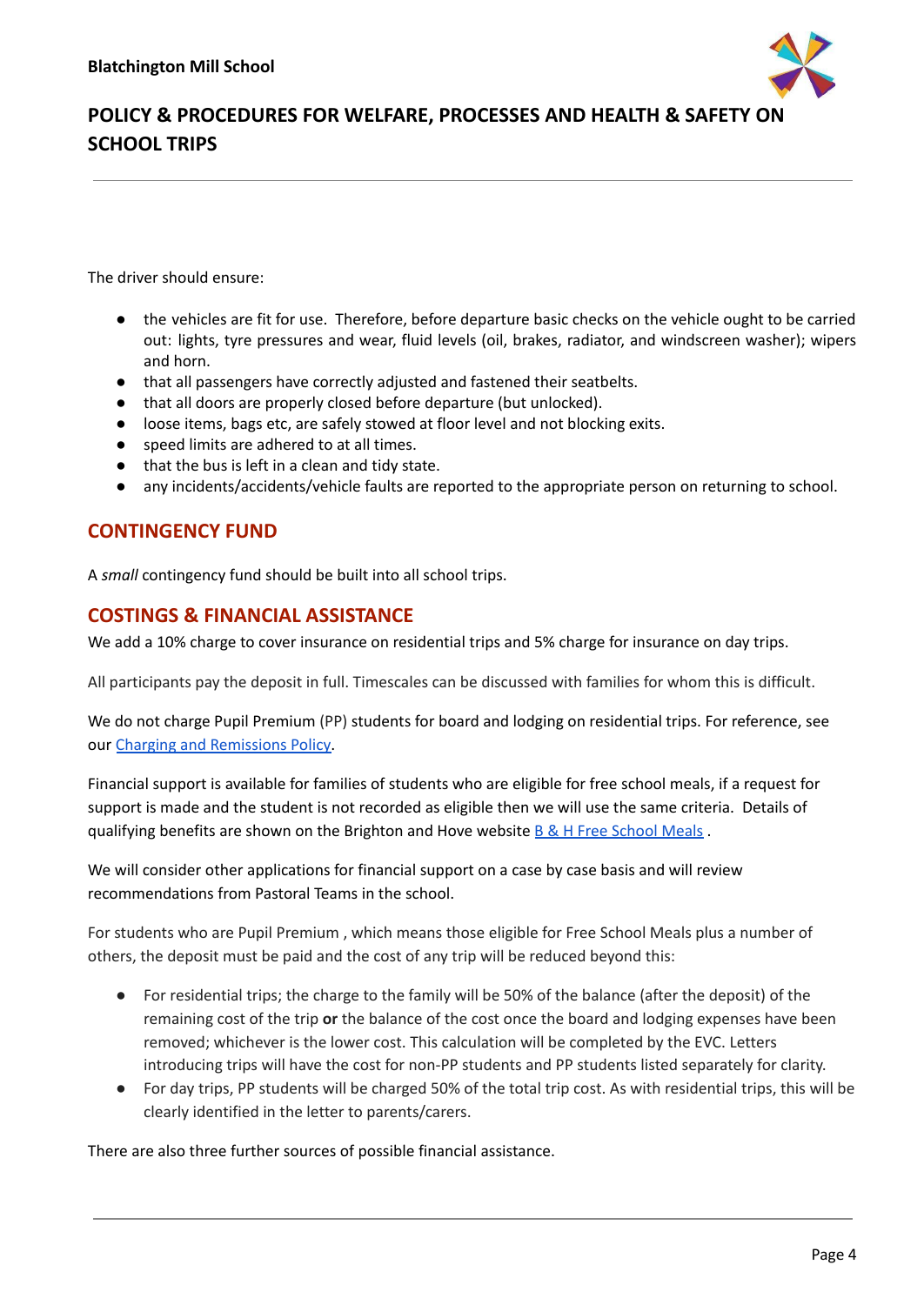

The Hedgcock Bequest is a very small annual grant made available to the Local Authority for distribution to schools in respect of applications from Headteachers for support of Students in difficult financial circumstances, to enable them to participate in educational activities from which they would otherwise be excluded. Families should look ahead and plan for any trips their child/children may wish to attend, they must then contact the BMS Educational Visits Coordinator to put forward their case in order for the school to apply on their behalf. The school can only apply once a year, this is usually between October and December and is subject to availability every year. In years where no family puts their child forward, the school may well choose to apply for a student deemed to have some disadvantage.

Brighton & Hove City Council administers various other Educational Trust Funds, which can provide some financial assistance towards the cost of study trips. The [Communities](http://www.brighton-hove.gov.uk/content/life-events-and-communities/community-and-voluntary-sector-support/communities-fund) Fund It is worth families also accessing these. As a school we will ensure this information is available on the school website trips page.

On occasions, though rare, we offer some help with trips from within the school. Matters of this nature must be passed through the BMS Educational Visits Coordinator who will forward your request to members of the Senior Leadership Team.

### **LETTER TO PARENTS/CARERS**

Letters will be sent ONLY to the relevant students for the trip. For example if a trip is for Business and/or IT GCSE students, the invite letter will not be sent out to the whole year group.

There are standard letters for both day and residential trips which contain the following information:

- Where/why the trip has been arranged: if it is to be aimed at a particular set of students (e.g. sports team, BTEC, GCSE Geographers etc) then this should be made clear in the letter.
- The letter should also include date and length of trip.
- Accommodation details, where relevant.
- Cost (payments can be made on Pay 360).
- Travel arrangements.
- Excursions/activities.
- A deadline date when payments are required. It should also be stated that deposits **may not** be refunded unless a replacement student can be found, less any external admin costs that may be incurred (see further details below re deposits).
- Name of Trip Leader and any further organising staff.
- Reply slip to show interest or to book their place: if it is a non-residential trip, request confirmation that emergency contact details and medication information are up to date on SIMS Parent (Day trips). Residential trips require a full medical/consent form.
- If the trip is abroad it is good practice to request a student's name as stated on their passport.
- If abroad, remind families that most countries require a passport to be valid for at least 6 months after the return date, so this should be checked as soon as possible
- If a day trip, that school uniform should be worn and if a packed lunch/money required. If a student has free school meals, packed lunch can be ordered from the canteen – 48 hours notice required.
- The letter will also emphasise that students whose behaviour in school has created problems may not be permitted to participate in the trip.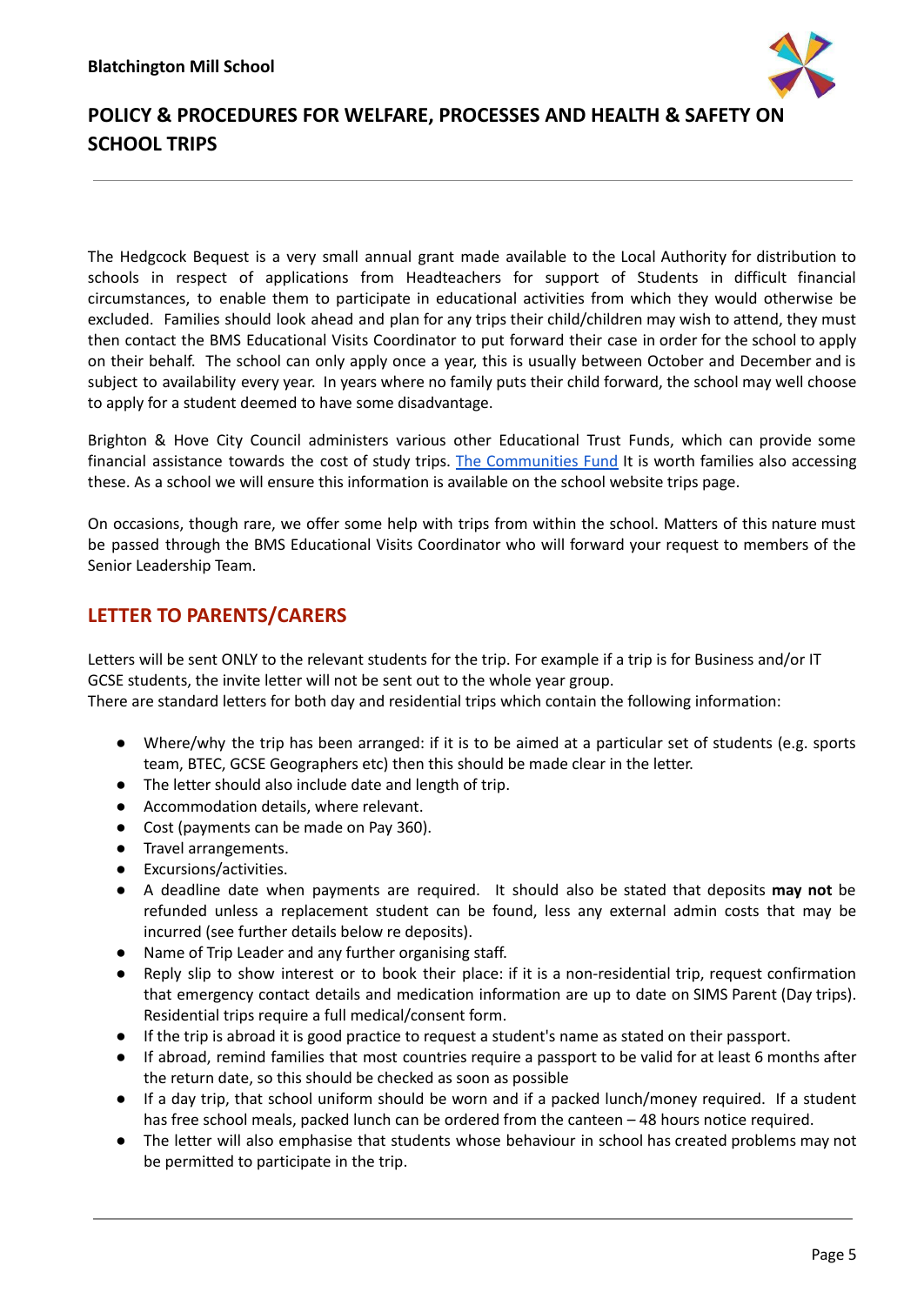

#### **Before advertising your trip and distributing letters, the letter must be checked through with EVC.**

**DAY TRIPS** : An Initial Offer Letter will now go out to all parents/carers via email where possible which will clearly state when the payments are being collected with a close date clearly stated.

If a trip has a limited number of spaces, the trip will always be launched on the basis that forms have to be handed in at specified times and when a trip is oversubscribed, names will be chosen through a computer based random allocation. Forms will be submitted online via the Google Form in each trip introductory letter. In exceptional circumstances, a paper copy will also be available - and can be accepted by the EVC.

5% of places on any trip may be directed by the Head of Year to students in need.

Payments will be made through Pay360. In exceptional circumstances the receipt of cash can be arranged. **Day Trips ONLY (there is a separate system for Residentials – see below)**

If a student has been assigned a Reserve Place Only on one trip, this does not make them a priority for any future trips. *Each trip is dealt with in isolation of any other*; bar consideration of the SOT List.

N.B. Parental/Carer permission for all trips must be given in writing or by e-mail: verbal permission is not **acceptable.**

### <span id="page-6-0"></span>**DEPOSITS AND PAYMENT RETURNS (Residential Visits ONLY)**

An Initial Offer Letter will go out to all parents/carers via email which will clearly state when the expression of interests are being collected and, in case of successful application, the expected payment schedule. When the deadline for expression of interest submission is reached, the full list of students will be submitted to the Trip Leader and Head of Year for approval.

Once the list is approved the confirmation letter will be sent out along with the confirmed payment schedule. In case the deadline for payments are not met, the school can offer the place to the next student on the reserve list.

Students who are not allocated places on a trip will be informed by letter as well as the students who have been successful. Parents/Carers have an option to request their son/daughter's name to be removed from the reserve list.

Where a residential trip is oversubscribed, the same process as day trips will apply. See above.

There may also be a discretionary maximum of 5% of places taken for students identified by the Head of Year and Trip Leader for students in need, or who have missed out on previous curriculum *residential* trips having been on the reserve list. Generally, when looking at missed opportunities for trips previously, students will be considered who were on the Reserve list - and we will look at trips of the same nature. Eg. Languages trips altogether, or PE trips together.

This is different to Day Trips, where each trip is taken in isolation.

Withdrawals from the trip :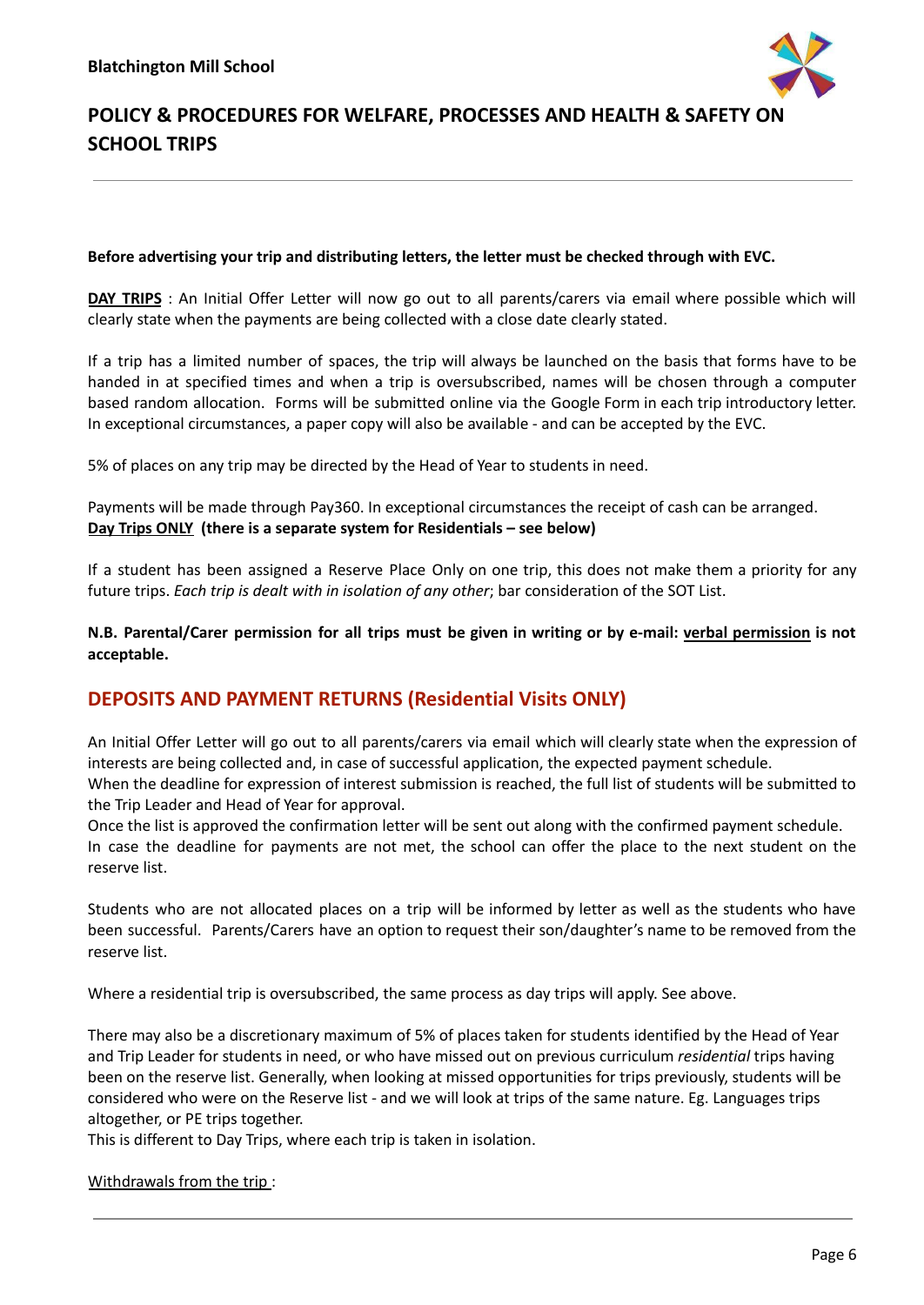

Should a parent/carer choose to withdraw their son/daughter 12 weeks or less prior to departure of a residential trip, it will not be possible to return any of the monies paid to date and the family could also be liable for any outstanding balance.

This includes the son/daughter being removed from the trip due to unsatisfactory behaviour. (This will not be the same should a student be withdrawn for a medical reason; but this would require a supporting letter from the child's Doctor).

Students who have a behaviour record that the school perceives as a concern may be placed on a contract - to encourage an improvement in behaviour and also support the staff taking the students on the trip. Areas which may then form part of a contract between home and school may be

- Improving behaviour
- Improving attendance
- Improving uniform

When a student is placed on a contract, whether on the trip list or the reserve list, the intention is for that student to improve thus ensuring their attendance and appropriate behaviour on the trip. The targets for each bespoke contract are set with the intention of the child being able to achieve them. However there is always a risk that a child might not fulfil the terms of the contract. If this is the case they will be removed from the trip – and if a replacement cannot be found, the family may well have to pay for the trip in full. The school will endeavour to replace the student who has been removed from the trip and keep the costs to the family as low as possible.

It should be clear in the information given out to parents/carers in the trip booklet and the presentation evening (for both see later) that these situations may arise.

In extremis, a student may be removed from a trip through their behaviour, without a contract being issued.

#### *The EVC must be informed in writing [\(bmsevc@blatchingtonmill.org.uk\)](mailto:bmsevc@blatchingtonmill.org.uk) should the family wish to withdraw their child from a residential trip.*

- If a student is removed from a trip due to behaviour concerns, the parent/carer is still liable for the full cost incurred by the school for this particular student's place.
- If a student is removed for medical reasons, with the appropriate medical certification, we will do all within our powers to retrieve payments made by the family for the trip.
- If a student is removed from the trip by parents/ carers for other reasons, each case will be dealt with individually. **School must be informed in writing.** There will be no guarantee that any of the payments made will be returned; in fact there may still be further charges. However as a school we will endeavour to keep these as low as possible for the family.
- The Trip Leader and EVC will always try and fill any spaces that are vacated.

### <span id="page-7-0"></span>**STUDENTS OFF TRIPS (SOT) LIST**

This is held by the EVC with input from previous Trip Leaders and Heads of Year. It identifies clearly the names of students who are to be either prohibited from going on a trip, or who can only attend subject to a contract being signed by the Trip Leader, the Student and Home. The list also states how long a student should be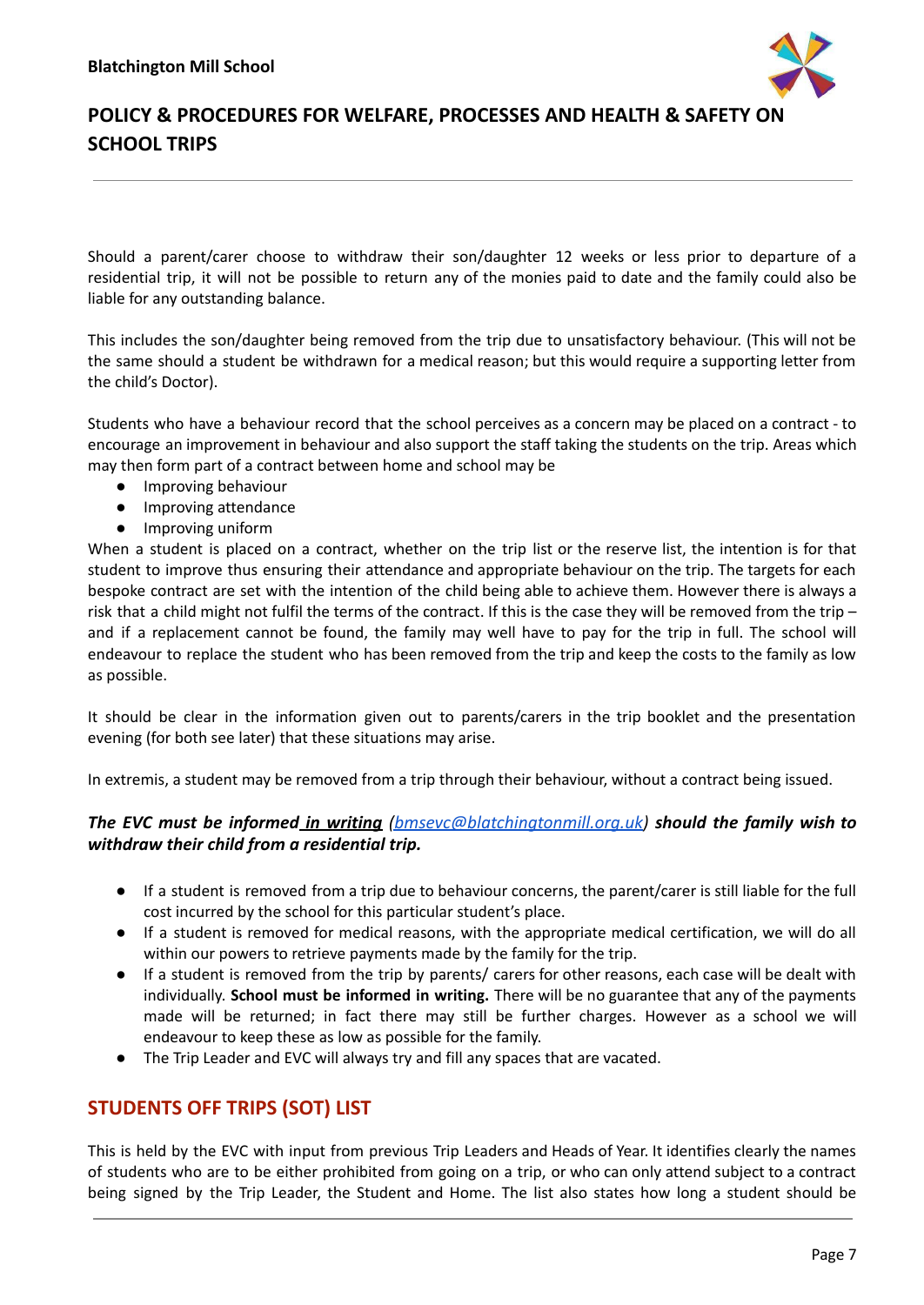

subject to these restrictions. The list is also available and up to date on the Trips Front Facing (G Drive) for staff only to access. Any student who is placed on this list must be informed by the Trip Leader who has placed them on it. There is a standard letter to be sent home for this purpose. If a student is to be placed on the list it must be in consultation with the Deputy Head. Any queries regarding this can be passed to RK, as SLT Educational Visits Coordinator.

### <span id="page-8-0"></span>**RISK ASSESSMENT/HEALTH & SAFETY**

It is essential that a Risk Assessment is prepared for any off-site activity, which must be approved and countersigned by EVC/RK. It is the trip organiser's responsibility to ensure a Risk Assessment has been prepared and given to the EVC/RK to check, it is also the Trip Lead's responsibility that all accompanying staff know any emergency procedures/ contact numbers. It is likely that, on drafting the RAs, there will need to then be a meeting with RK to discuss them. Trip Leads must ensure they allow enough time for this. We have template RAs that can be adapted for each individual trip.

Since September 2009, the Local Authority will only accept risk assessments for residential or hazardous activities through Brighton and Hove's online notification and approval system for off-site activities '**EVOLVE**' which is completed by the EVC and then signed off by the SLT EVC.

The official RIDDOR accident form for all injuries beyond a scuff or scrape will be provided as a blank hard copy by the EVC from the Finance Office in the Initial Trips Pack: the Brighton & Hove Health and Safety Incident Report (HS2) forms are held in the school Medical Room for other cases where Students or staff are injured during a school visit.

Any queries or concerns regarding Health and Safety issues should be directed to Sarah Hextall, Business Manager.

### <span id="page-8-1"></span>**FIRST AID**

A First Aid kit should be taken on all trips and the school keep a couple of such kits in the Medical Room: these should be collected before the visit and returned afterwards. Details of any equipment used during the visit should be given to the Medical Room to allow for replacements to be bought.

**Staff should not administer any kind of medication (other than paracetamol) on school trips unless it has been provided by the student's parent/carer.** Paracetamol can **only** be administered when we have **written permission** from the parents/carers as part of the trip consent on SIMS Parent. In the case of students who need medication, staff must check with parents/carers whether they wish the staff to keep and administer it (always get this permission in writing) or whether the students are competent to administer it themselves. In either case a record must be kept by staff of the drug name and dosage.

In hot countries care should be taken to ensure that students are protected from the harmful rays of the sun and from the effects of dehydration.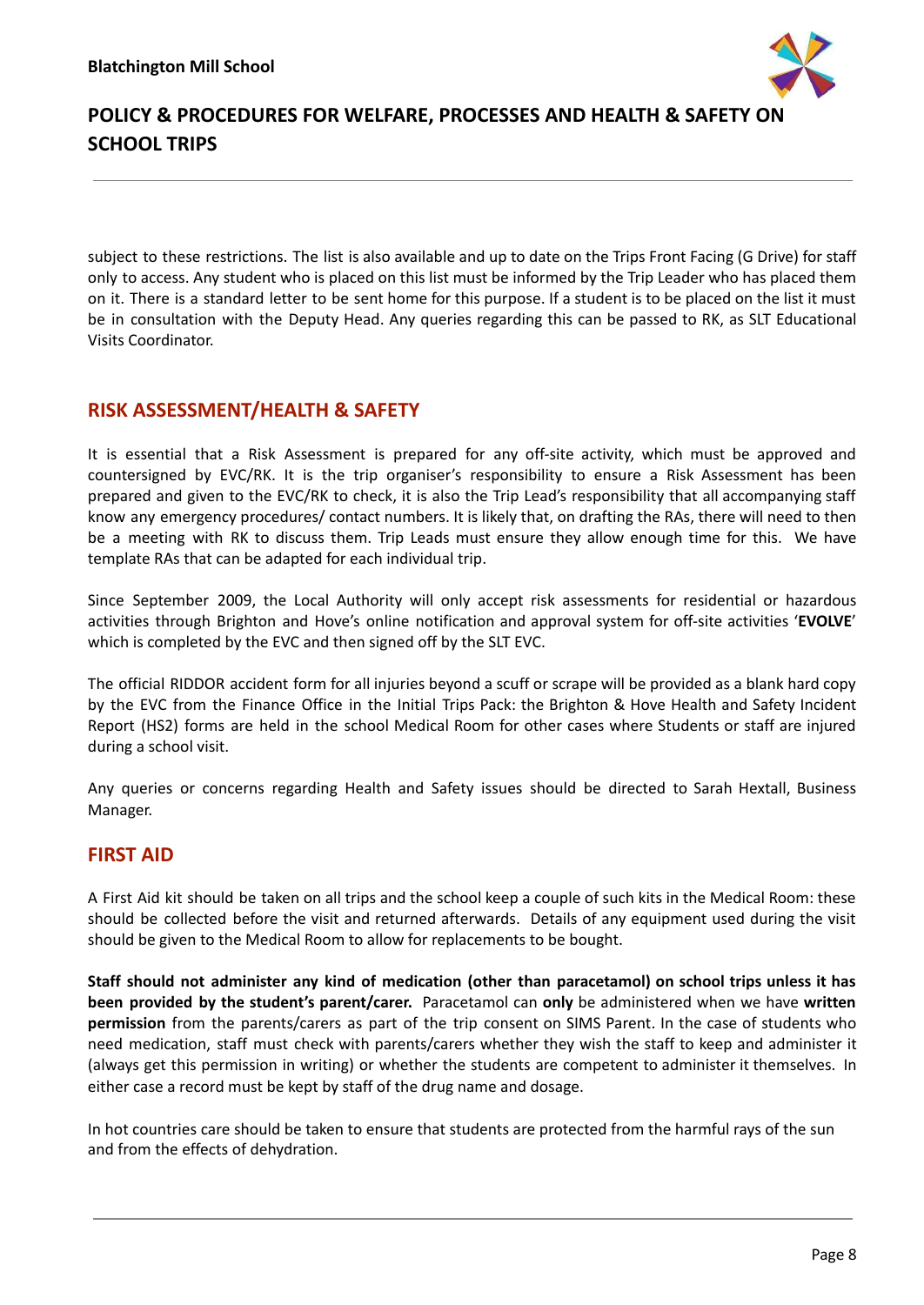

The exact circumstances of any accidents, injuries or illnesses must be carefully recorded, as well as the RIDDOR completed by the Trip Leader on the trip's return.

### <span id="page-9-0"></span>**SCHOOL MOBILE PHONES**

There are mobile phones/chargers available for use by staff on school trips. These should be collected from and returned to the EVC. The Trip Leader must check all the relevant information has been uploaded to SIMS Activities prior to the activity taking place. The EVC will download any photographs taken on the trip, then take the phone to Network Services for cleansing. Network Services will then return the phone to the EVC.

### **STAFF ON TRIPS**

All trips should be led by an experienced member of staff.

**As a general rule**, staff/student ratios should be 1 member of staff to 15/20 Students. For residential mixed groups there must be both male and female members of staff. We allow one extra member of staff on residential trips to ensure that ratios are correct even when a student has to be taken to hospital/doctors etc.

Once a trip has been agreed, the names of accompanying staff must be agreed with the Diary Committee. The implications for cover costs could change dramatically depending on who accompanies school trips and visits: a number of non-teaching staff have traditionally accompanied school trips and this should be continued and encouraged.

### <span id="page-9-1"></span>**INSURANCE**

The School ensures that appropriate insurance cover is in place, although some trips may have separate cover through a Tour Operator, for example the Ski Trip. The trip leader must make themselves aware of the procedure on insurance policy in the event of a claim. Parents/carers should be offered a copy of the insurance policy at a parents/carers' meeting and this will form part of the literature booklet.

Within the trip literature booklet will be a recommendation that should students take their own mobile phones. These will not be covered by the school insurance and parents/carers should ensure that they have personal insurance to cover any loss/damage etc. Families should also be advised to check roaming costs in the destination country.

### <span id="page-9-2"></span>**PARENTS/CARERS' MEETINGS – Residentials ONLY**

For all residential visits (with the exception of Duke of Edinburgh expeditions) there should be a parents/carers' meeting built into the planning for the trip. An Internal Set-Up form must be completed for this meeting and approved by Facilities and then Diary Committee before any letters can be sent out to parents/carers advising them of this Information Evening.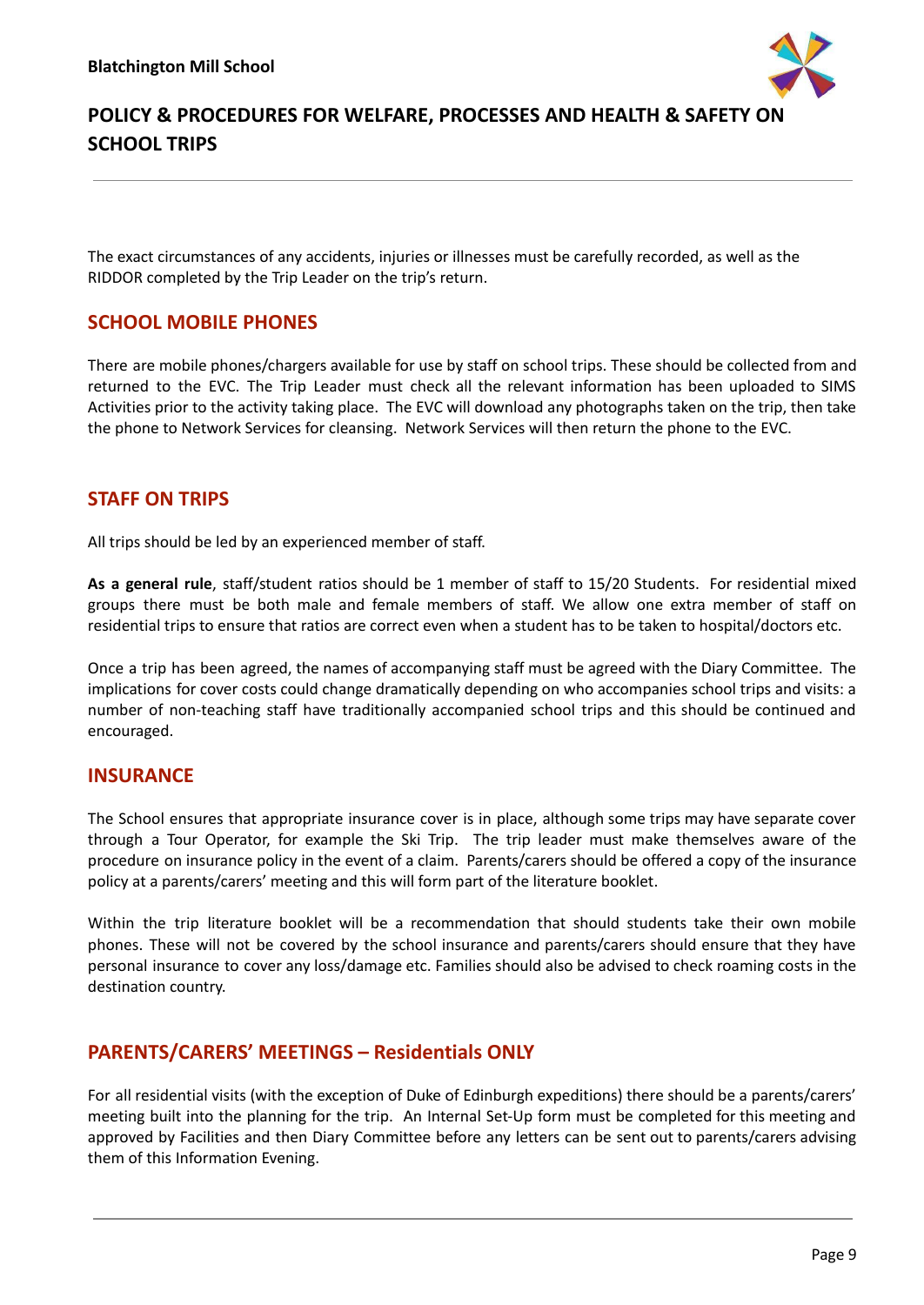

The purpose of the parents/carers' meeting is to give further information to students and parents/carers a few weeks before the visit. For trips organised with a commercial travel company, a representative of the company should ideally be present at this meeting.

#### An information booklet of all the literature involved in a residential trip must be provided for parents /carers *and be available in (electronic) PDF form.*

Parents/carers' meetings should cover the following details:

- Accompanying staff
- Travel arrangements and journey times
- Insurance
- Accommodation address and telephone number
- Advice re clothing, luggage, pocket money, valuables, safety and behaviour, customs and excursions
- Student mobiles should have data roaming switched off if travelling abroad, or families aware of any charges that may be incurred
- Telephone chain/emergency contact numbers. The school emergency contact number is 01273 221200. This number will divert directly to an SLT mobile for the member of staff who is on duty during the trip. This member of staff is to be named to families, with the explanation that they are not on the trip itself

Parents/carers should be told what is expected of the students in terms of behaviour during the trip. In the event of students behaving badly, parents/carers should be informed that the school will take further action by, for example, charging for any deliberate damage, or not allowing students to attend further school trips (see SOT List information above). Parents and carers must also be informed that in extreme cases of poor behaviour (or certain other eventualities), they may be expected to go and collect their child mid-trip; at their own cost. All these details should be laid out in the Trip Booklet given to the parents/carers on the night, or emailed to them if they do not attend. An electronic copy will also be available.

### <span id="page-10-0"></span>**MEDICAL/CONSENT FORMS**

It is important that students and parents/carers confirm that their child's medical records and their own emergency details are up to date on SIMS Parent, before a trip.

Separate parental/carer permission is also required for certain other activities, e.g. unsupervised time, swimming etc. Consent forms must also request the swimmer's abilities. Again we have template letters that can be adapted – available from the EVC.

Permission must also be sought for photos to be taken. These photos may form part of the trip twitter etc and could be posted (with all permissions) on the school website thereafter. Photo permission will form part of the consents and there will be a list of agreement and non-agreement available to inform the Trip Leader before a trip.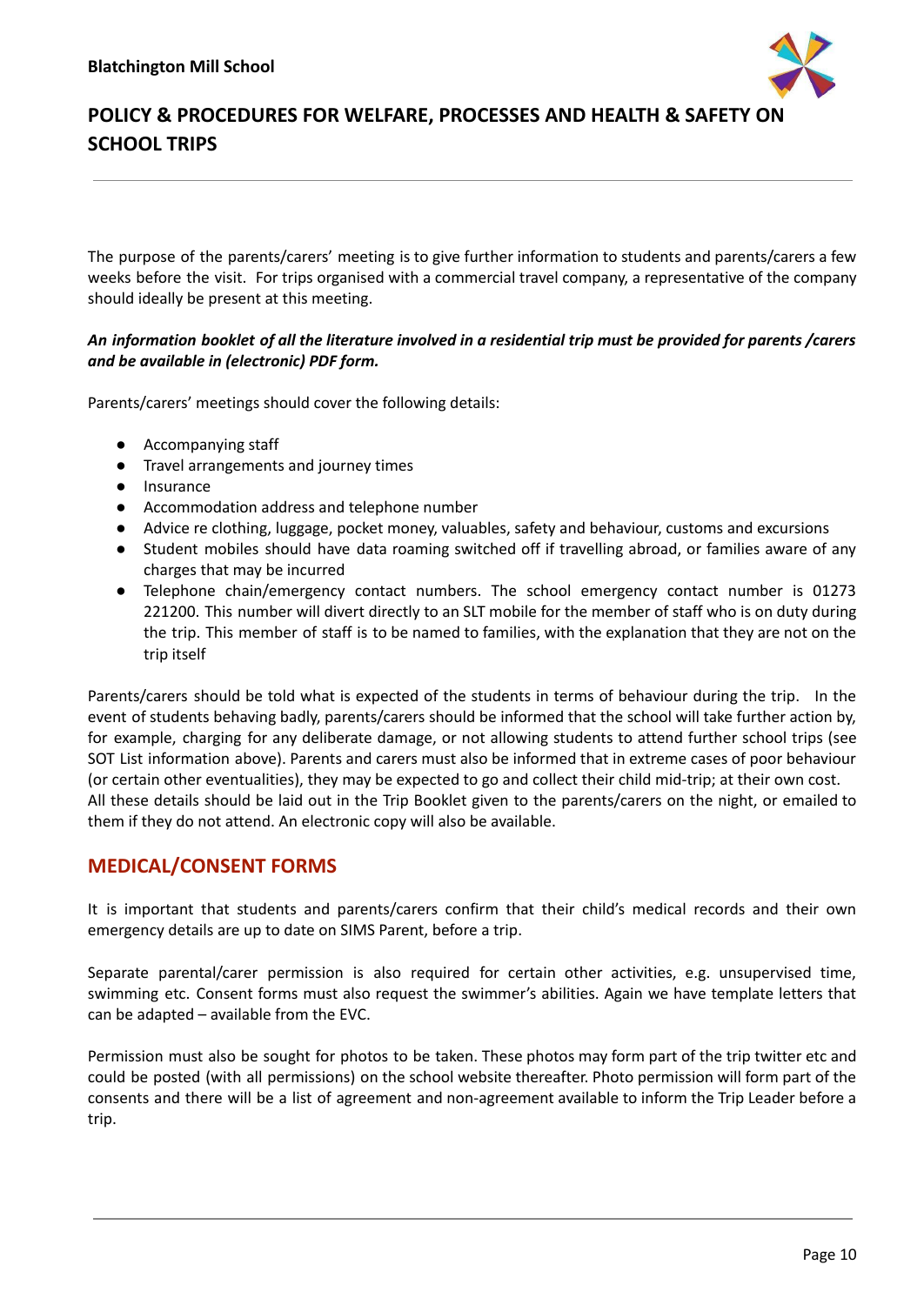

For European trips, students should take with them a **Global Health Insurance Card (G.H.I.C.).** These can be applied for via **[https://www.gov.uk/global-health-insurance-card](http://www.dh.gov.uk/travellers)**. Whilst in the USA students will require an ESTA which can be obtained from **<https://esta.cbp.dhs.gov/>**.

Most countries require a passport to be valid for at least 6 months after the return date. Some countries do not count any extra months added on after the initial 5 or 10 from the passport's start date. Families should be alerted to this in the initial letter detailing the trip.

#### <span id="page-11-0"></span>**KIT LISTS**

Where relevant, kit lists should be sent out with trip details and in the trip booklet to help parents/carers and Students be properly prepared for any visit.

### <span id="page-11-1"></span>**TWITTER**

We encourage the use of a school trip twitter account for residentials. It helps keep families informed. These can be set up very easily via Network Services. It is worth considering longevity when doing so; set up an account that can be used from one year to the next. Avoid the name of the account having a specific year in it.

Each trip will have its own separate twitter account. The trip twitter account will be under the nomenclature of eg @BMS\_Dolawen or @BMS\_Skiing

Any photos posted on the twitter account will be of places, and students (without names) for whom we have photo permission.

#### <span id="page-11-2"></span>**CONTACT SYSTEMS (NON-EMERGENCY)**

The Trip Leader will set SIMS Activities up for all the parents/carers of students attending a particular residential trip so that both the Trip Leader and the SLT EVC Coordinator can communicate quickly and easily with families before, during and after the trip if necessary. This is an extremely useful and effective, efficient method of communication.

Parents/Carers who do not have SIMS Parent will be identified by SIMS and EVC teams and separate contact information provided for Trip Leaders.

#### <span id="page-11-3"></span>**EMERGENCY CONTACT SYSTEM/CONTINGENCY PLANS**

Thought should be given as to how you would deal with, for example, staff illness on a trip or how you would proceed if a member of staff has to accompany a student home unexpectedly. Discussion with colleagues should allow the trip leader to identify someone who would be available to assist in such an emergency situation. If a minibus driver is required, this obviously limits the choice of helpers. With any residential trips we will allow enough staff to attend to ensure that teacher:student ratios are still appropriate even if a member of staff has to attend hospital etc with a student.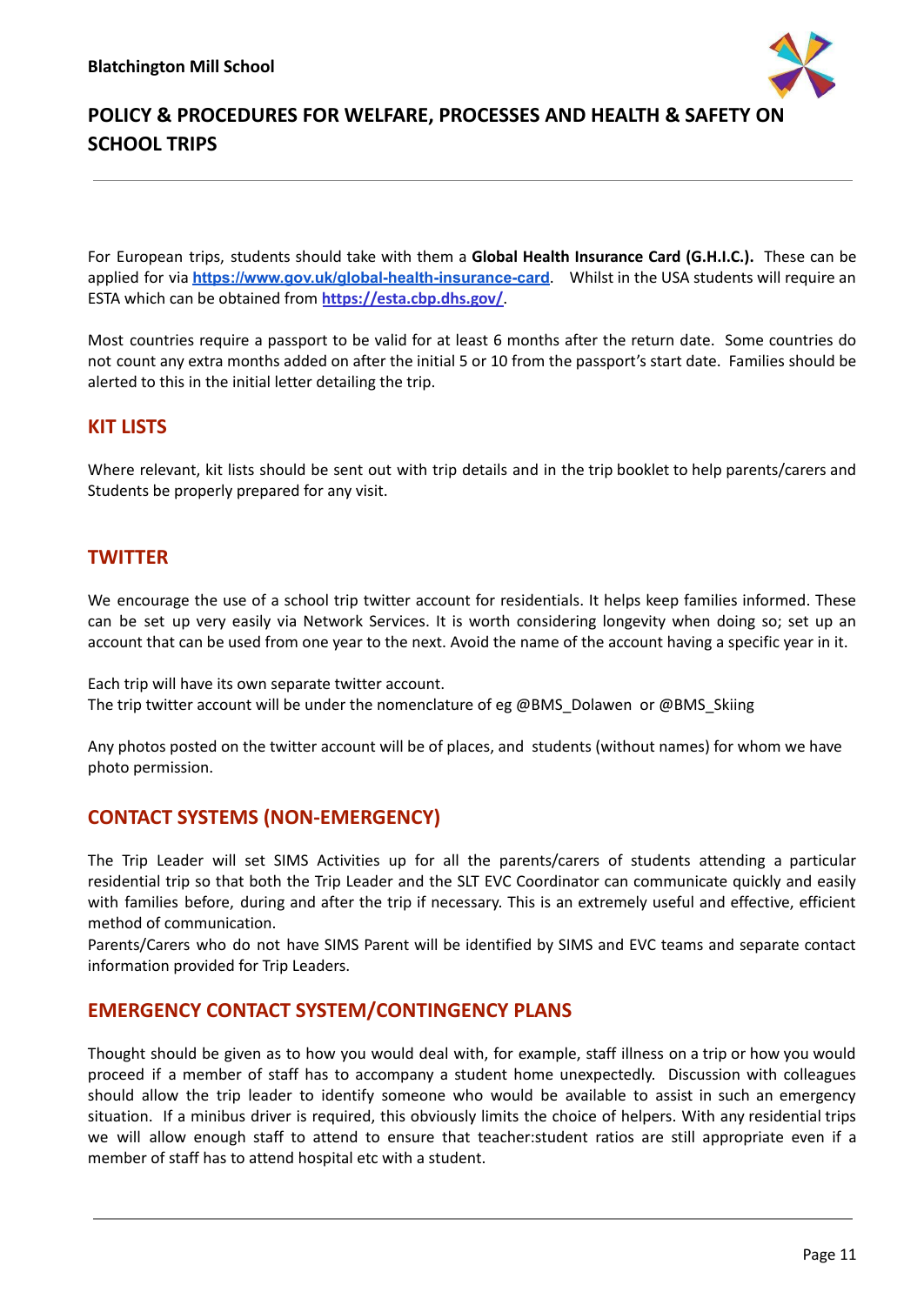

With COVID ever present, each residential trip will need the Trip Leader to identify staff who are prepared to attend should another member of staff feel ill, either before or during the trip.

Some thought must be given to the way in which trip leaders will contact parents/carers in case an emergency situation arises during a trip. For example, if a student breaks a leg during a skiing visit, or someone has been to hospital you should contact RK (or whoever is the named SLT EVC contact for the duration of the trip) and parents/carers will then be contacted by RK/the staff; not the students. To the whole group this can be done via SIMS Activity send "notification" to all parents/carers.

During term time the school should be informed if there is an emergency and, if the trip is in holiday time, RK as SLT EVC or the identified member of SLT who is available in Hove would be the first to be contacted. They will be given full details of the trip, students taking part and emergency contacts by the EVC. This should be arranged by the trip organiser.

#### <span id="page-12-0"></span>**ADDITIONAL INFORMATION**

For overseas trips, it is good practice to use panic cards which include details of where the students are staying, emergency contact numbers etc. These could be sent to students electronically, to store on their phones, as well as given out on card.

On trips where staff may be less familiar with some of the children, staff should familiarise themselves with the photos of students attending.

As a precaution**,** trip organisers taking students on term-time trips, should leave a contact mobile telephone number with the EVC, and take a school mobile telephone. Staff will sign out the Trip Phone/s they are using. Each Trip phone is numbered and the EVC will have a record of who has which - in case of emergencies.

It is the responsibility of the trip organiser to inform Student Services when students are away on a trip during term time: in addition, it is essential to send an email to staff and place a list of absent students in Staff Notices in advance of the trip, giving colleagues sufficient notice (of at least a week) that students will be missing their lessons.

If the trip involves a large number of students out of school during term time, the canteen needs to be informed as a matter of courtesy.

On the return of the trip a member of staff must always be in attendance until the last student has been dismissed with their parent/carer/agreed adult.

It is not acceptable for teachers to authorise students to be absent from school following a trip: if students take time off following a school trip, this will be marked as an unauthorised absence.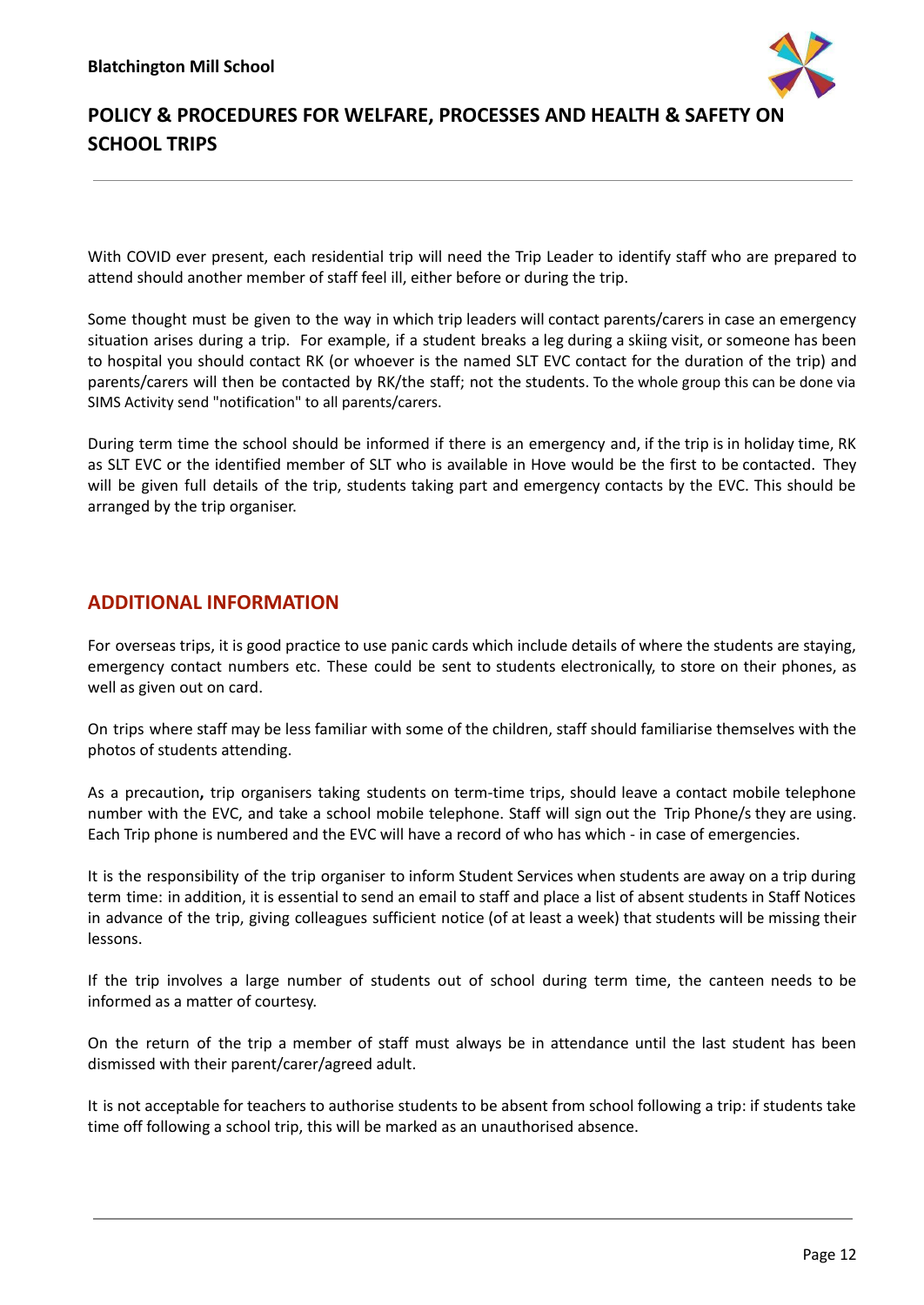

### <span id="page-13-0"></span>**BEHAVIOUR ON THE TRIP**

All students should observe the highest standards of politeness, courtesy and conduct at all times. Particular care needs to be taken when on public transport or in residential accommodation. Even out of school time students are representing the school and should do everything in a way that reflects positively on them as well as on the school. The expectations of good behaviour must be explained to students before any trip and reiterated as appropriate.

### <span id="page-13-1"></span>**STUDENTS SENT HOME**

It should be made clear to parents and carers in advance that if a student is sent home for misbehaviour – for example if they are discovered to be drinking alcohol/smoking, in possession of drugs or buying dangerous objects (e.g. knives). Then parents/carers will be expected to pay for all costs incurred. If a student is then placed on the SOT list, parents/carers/carers must be informed – detailing why, at what level and for how long. This will be in letter form with a copy placed on record in the Year Office as well as with the EVC.

### <span id="page-13-2"></span>**ACCOMMODATION**

For residential trips always check allocated rooms on arrival at your accommodation and make sure that there is nothing unsafe and that you have noted anything that is broken, missing or in any way inadequate. Inform the hotel management at once.

Students MUST be shown Fire Escape routes in hotels and guest houses on arrival.

Make sure that the students know where to find a member of staff in the night in the case of any emergency.

Members of staff must check that all students are in their rooms at the appropriate bed-time. The security of their rooms should also be checked and where there are locks these should be used. If students are sleeping in downstairs rooms, windows should be shut.

### <span id="page-13-3"></span>**SUPERVISION OF SWIMMING IN SWIMMING POOLS**

Staff must ensure that the Swimming Pool is safe. This would include:

- Are there accurate signs displaying the depth of the pool?
- Are there lifeguards present?
- Is there a poolside telephone and an alarm?
- Is the water clear and regularly tested for cleanliness?
- Is the water less than 1.5 metres deep? If so diving is not to be permitted.

A member of staff must always remain on the side of the pool. There should be a supervision level of at least 1 member of staff to 15 students (with a minimum of 2). Written parental permission must also be received.